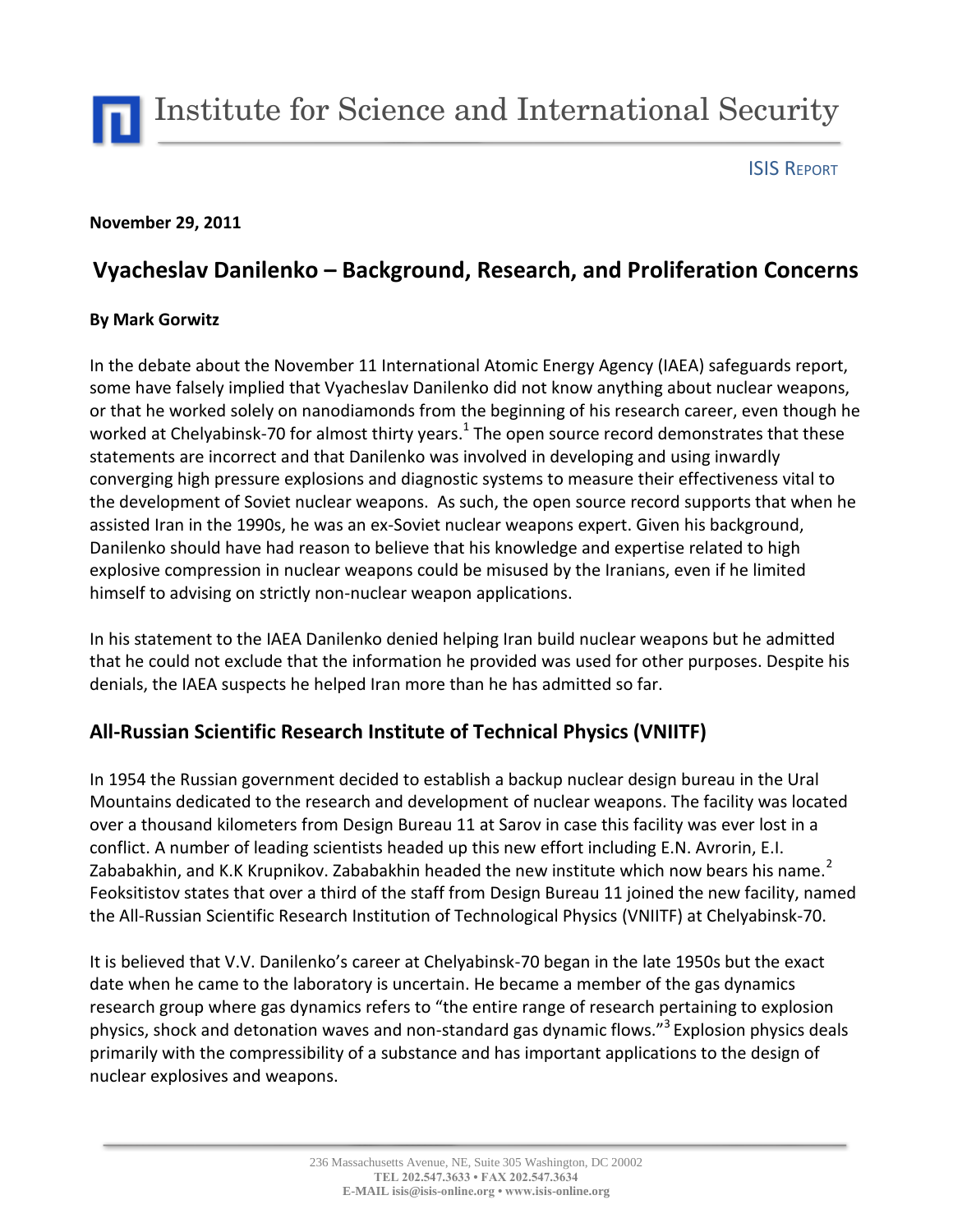By the early 1950s a number of different methods were available for the determination of the detonation parameters of explosive materials and in 1953 Yu Khariton asked a number of leading scientists to write an overview of the methods available in this important area.<sup>3</sup>The range of experimentally investigated pressures exceeded by an order of magnitude the range which had been reached by U.S. researchers. The actual design of the shock compression devices used in these studies was not revealed until the 1990s.<sup>4</sup> Thus, Danilenko was exposed to advanced methods of detonation directly applicable to nuclear weapons.

In a 2004 article Danilenko wrote that Zababakhin first authorized the possibility of diamond synthesis via the shock compression of graphite in 1960 and that the detonation synthesis of nanodiamonds was discovered in July 1963. $5$  The early studies were done by M.N. Pavlovskii, K.K. Krupnikov, A.N. Dremin, and S.V. Pershin. Danilenko, K.V. Volkov and V.I. Elin were working at VNIITF. They obtained nanodiamonds from shock-compressed graphite in spherical and cylindrical ampoules.<sup>5</sup> Danilenko has stated that he worked on the detonation synthesis from 1960-1963 but he has not revealed what else he worked on during his time at VNIITF.<sup>5</sup>

It is possible through a careful reading of Russian articles that have been published in recent years to understand the research being done by the gas dynamics group at VNIITF during the period of the 1960s and 1970s. In 1959, Zababakhin was involved in studying the convergence of a spherical shock wave in systems made up of alternating layers of low and high-density.<sup>6</sup> He established the principle that "self-similar layer systems significantly enhance energy accumulation."

## **Gas Dynamics Group's Work on Nanodiamonds**

Danilenko himself wrote that scientists from the gas dynamics group, including "K.V. Volkov, V.I. Elin, [and he], carried out the pioneering work in diamond synthesis from 1960-1965" owing to the initiative and support of Zababakhin.<sup>7</sup> It is very likely that Danilenko was involved in these later shock compression studies that played an important role in the Russian nuclear program. The data obtained by the gas dynamics group on aluminum, lead, and other materials were critical in the formulation of more accurate models for predicting the equations of state of materials that are important to the design of nuclear weapons.<sup>8</sup> A 1998 conference paper clarifies the role that carbon phase states play in the study of high explosives (HE) and said "carbon phase state in detonation products depends on their temperature and pressure and affects to detonation parameters of explosives because distinct carbon phases have different thermodynamic properties. Therefore, knowledge of carbon phase state in detonation products is important for accurate prediction of HE detonation characteristics." <sup>9</sup>

In the earliest Russian shock compression studies the "electrocontact method made possible comparative investigations of different [explosive] lens systems."<sup>10</sup> There were a number of different variants of these lenses which made it possible to create varying velocities and achieve different levels of compression.<sup>4</sup> Gas dynamic studies played an important role in establishing how different materials behaved under conditions of compression and temperature and determining the dynamic compressibility of materials such as plutonium and uranium.

Danilenko was able to publish some of the results of these experiments in 1987. His first published paper was on the effects of nonideal detonation on impelled plate energy.<sup>11</sup> In simple terms, this study looked at the relationship between detonation energy and initiation method. His second paper published in 1989 was on using the electrical contact method in shock studies.<sup>12</sup> This study was a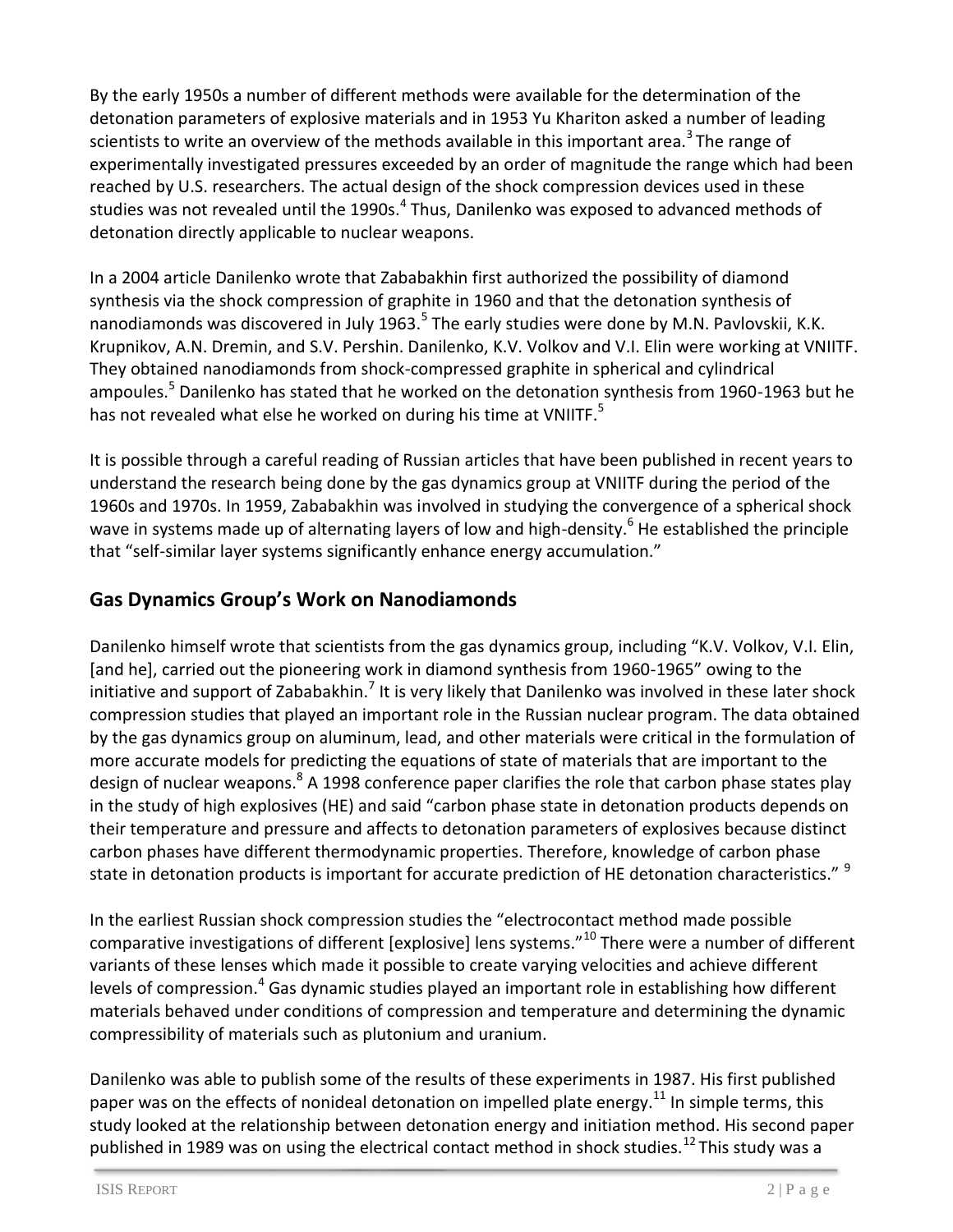marked improvement over the sensors used in early shock waves studies. Electrocontact sensors measure the times of shock waves' passage through gauge length reference points and allow for the determination of "time intervals between the times of actuation of several sensors positioned along the shock wave path in the specimen or along the path of the free surface." $^{12}$  In describing Danilenko's design Y.V. Batkov and others stated that the electrocontact technique has been recently improved in order to enhance the accuracy and reliability of measured free-surface velocity.<sup>10</sup> Danilenko published his earliest papers on nanodiamond synthesis around this same period of time.<sup>13</sup>

## **Conclusion**

Based on an open source review, Danilenko as a member of the gas dynamics group at VNIITF, would have been exposed to or involved in a number of nuclear weapons relevant areas of research and development. His experiments on the detonation synthesis of nanodiamonds would have been of direct importance to understanding the detonation properties of condensed explosives. His research would have also directly exposed him to the design of shock compression experiments and the techniques and methods of measuring experimental results. That knowledge would have been invaluable to researchers in the field. That Danilenko was hired by Dr. Seyed Abbas Shahmoradi, then leader of Iran's Physics Research Center, responsible for its nuclear weaponization program demonstrates just how relevant Danilenko's expertise was to Iran's weaponization efforts.

Open source reporting does not reveal how much of this information was shared with Iranian researchers during the period of his interaction with them. His expertise and research in the shock compression arena would have complimented research being carried out by various other Iranian organizations and helped spur advancements in nuclear weapon research and development that otherwise would have taken years of dedicated research to accomplish.